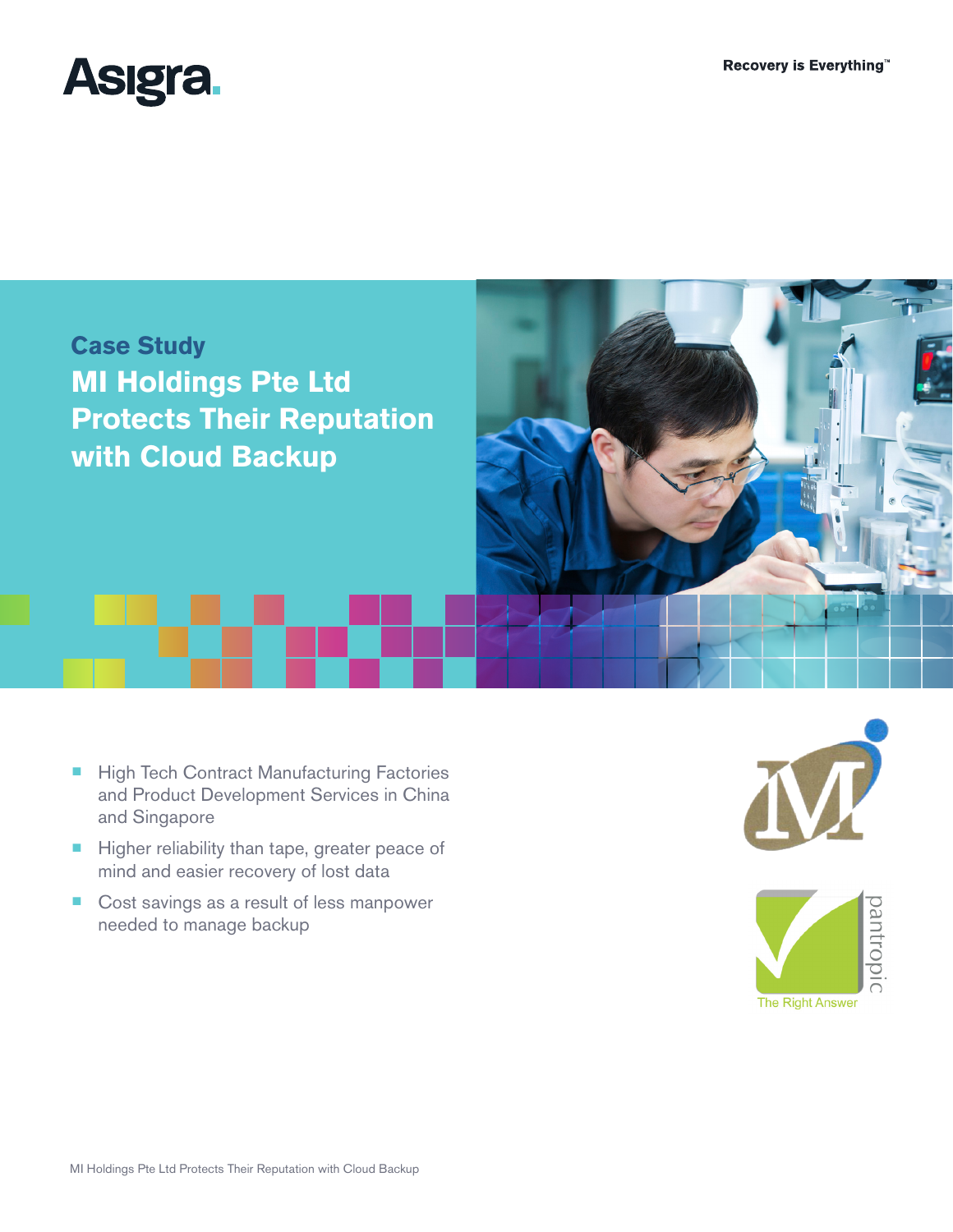

# **SUMMARY**

The nature of MI Holdings' business requires them to manufacture to precise technical specifications, and to deliver finished components on time to multi-national customers across Asia. Meeting customer expectations necessitates a well organized interconnected workflow, and so downtime or data loss in any supporting system has the potential to result in costly delays.

### **CUSTOMER OVERVIEW**

Operating factories in Singapore and China since 1990, MI Holdings Pte Ltd has been providing complete contract manufacturing solutions and product development services which range from design engineering to product assembly to supply chain management. Their clients are mainly multi-nationals from the automotive, hard disk drive (HDD), consumer electronics, and medical/ healthcare sectors. Mr. Gilbert Monfero, the System Engineer of MI Holdings understands the costly delays of downtime or data loss so was diligent in backing up the domain controller, file server, HR database, and payroll system to LTO tapes on a daily, weekly and monthly schedule. Using tape appeared to be the most affordable solution for protecting large quantities of data. MI Holdings didn't expect the hidden costs of using tape.

#### **BUSINESS SITUATION**

Managing the tape backup regimen resulted in increased manpower costs associated with, among other things, weekly manual changing of tapes on the autoloader and bringing tapes offsite on a monthly basis. Frequent breakdown of the tape autoloader resulted in more wasted time and a decreased ability to reliably recover data from the backups.

A reliable data protection strategy was needed to minimize the impact to operations from inevitable hardware failures, and to protect the financial interests and reputation of the company.

In early 2012, MI Holdings set out to look for solutions that could meet the company's needs. They were prepared to evaluate both old and new technologies, but the capabilities of the vendor providing the solution had to be a key consideration in the evaluation. They wanted someone reliable and with domain expertise. Security of the backup data must also not be compromised in the final architecture.

# **ASIGRA CLOUD-BASED DATA RECOVERY DELIVERS**

- Single integrated agentless solution for all data protection needs
- Policy-based protection based on the user's IT environment and recovery requirements
- Optimization of IT resources for enhanced utilization
- Data encryption that secures data in-flight and at-rest with full support of compliance requirements
- High-performance data recovery.

# **CHALLENGES**

- High value and multiple generations of data
- Hidden cost of tape backups and rising tape hardware costs
- ¾ Worries about the recoverability of data backed up to tape.